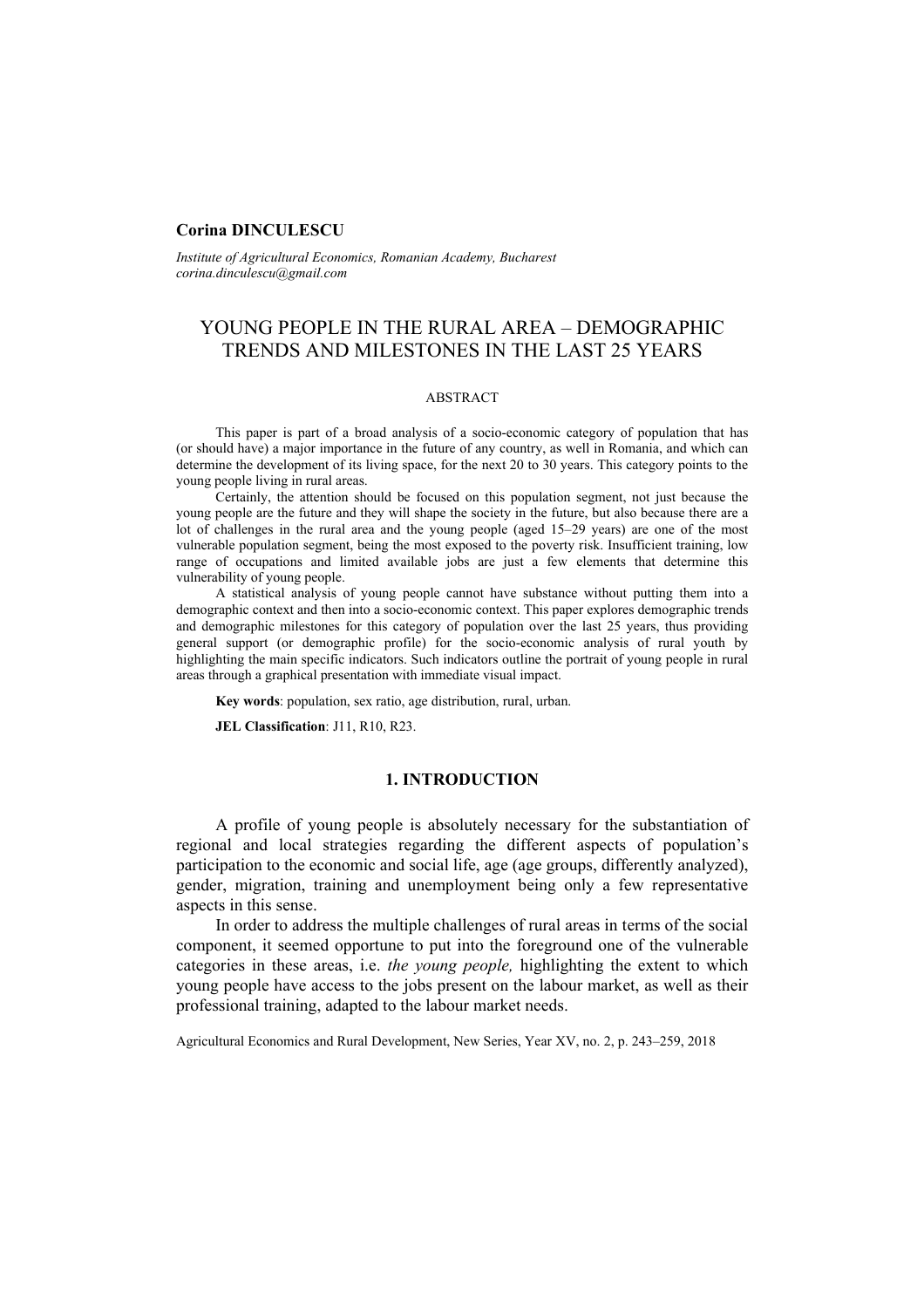*The demographic component* is thus only a part of the analysis of the young segment of the rural population, which is necessary to reveal the way in which one of the rural development policy objectives for the period 2014–2020, i.e. the balanced territorial development of rural communities, could contribute to the economic development of rural areas.

#### **2. STATE OF KNOWLEDGE**

In conformity with the EU Youth Strategy 2010–2018 (approved in November 2009), the main European objectives are the following: creation of education and employment opportunities for young people, social inclusion and youth solidarity. Young people's situation in Romania has common aspects with many European states in terms of unemployment, (absolute and relative) poverty rate, social exclusion and access to essential services (education, healthcare).

In this context, the National Youth Strategy 2015–2020, adopted in January 2015, has as main objective to support young people's active participation in the economic, social, cultural and political life, ensuring equal opportunities of access to education, employment and decent living conditions, also for those coming from the vulnerable groups that are mainly living in the rural area. The national interest is even more obvious than the European one, having in view Romania's specific situation, with over 3.4 million small farms (some of them at the limit of subsistence), with the largest part of the rural population working in a farming sector with the smallest yields in the EU. It is mainly in the rural area that young people (aged 15–29 years) represent one of the most vulnerable population segments, being the most exposed to poverty risk.

This young people's vulnerability to poverty comes from insufficient training, from the non-correlation of the education system, in terms of specialized training, with the rural labour market needs, as well as from the lack of multiple specialized training of young people, which could offer them various employment opportunities. Thus, Romania's rural space is characterized by a relatively high uniformity of occupations. The occupational specialization is low, as a great part of rural people can work only in agriculture. But this aspect is also determined by the weak representation of the other activity sectors in the rural area. As there is no particular specialization, the peasant household is the holder of the false attribute of being able to do everything, this meaning the activities related to the personal household and out of this reason the largest part of the rural population has low incomes.

Having in view the higher education opportunities provided by the urban area to young people, the scarcity of teaching staff in the rural localities (only one third of total teachers are working in the rural areas, although half of the country's population is living here), as well as the non-correlation of the educational system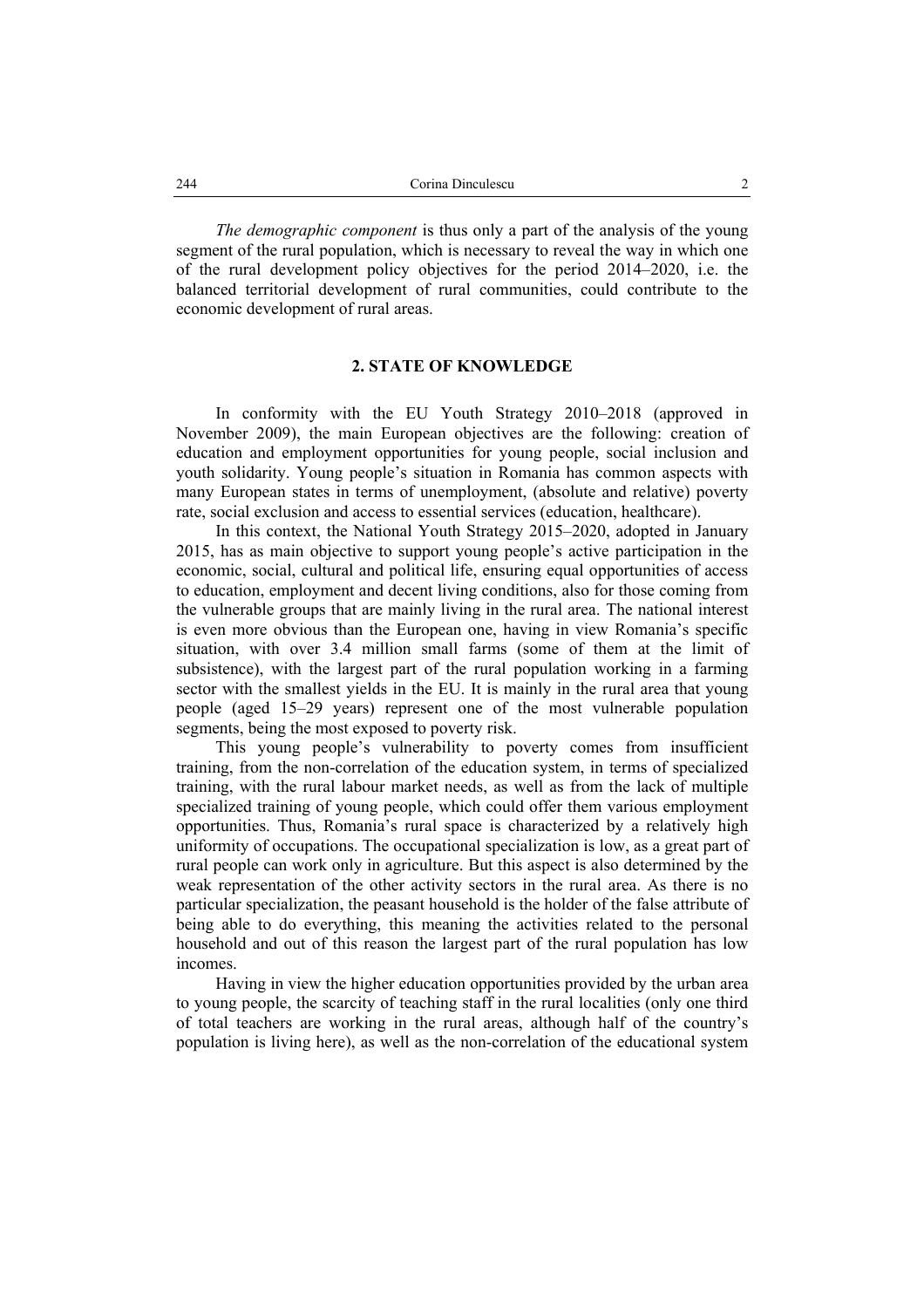(skills necessary in the rural area) to the rural labour market needs, there are ever increasing discrepancies between the two residence areas. Thus, an analysis of this rural population category is needed, in order to highlight the evolution and changes in its structure, in social and demographic terms, as well as its positioning in relation to the national level, to the urban area respectively.

Young people represent a segment of population that are mostly exposed to poverty risk in the rural area. This results from the limitation of jobs, both in number and diversity, as well as from the low training level, which is a general characteristic of the rural population. The particularities of this population category (revealed by indicators analyzed by age groups, gender, educational level, labour force by regions) shed light on the statistical reality of the rural area). And young people's profiling always has the demographic component as starting point.

# **3. MATERIAL AND METHOD**

The data at the basis of the present analysis refer to the *rural area*, on a *25 years' period,* starting with the year 1992. *Young people were defined as persons aged 15–29 years*, and data on this age group was used in the analysis. There were situations when data was not available on this age group and in this case, we used data for the age group 15–24 years old.

One of the methods used for the preparation of the raw material for analysis was the custom database queries of the available official databases. The statistical analysis of youth in the rural area is based on the aggregate results of the NIS survey AMIGO (Household Labour Force Survey), through public database (Tempo Online) queries, followed by author's processing of data. In the present paper, we also used the results of the 2011 Census of Population and Dwellings (with author's processing of data), as well as of Eurostat and UN. Another method used in the present study was the filtering, collection and analysis of complementary information (internet, publications), based on a complex documentation of BigData type.

The results of this paper (part of a broader analysis of rural youth) are presented in an analysis of selected indicators. The demographic picture of young rural people is outlined, in a direct and accessible vision, through the graphic presentation of the main specific indicators. The results of Household Labour Force Survey (AMIGO), conducted by NIS, do not offer enough information for a deep analysis (for instance, at county level or by demographic characteristics  $-$  by gender, and, even by residence area for some indicators), which represents a limitation for the studies by counties and leads to a low level of detail. At the same time, the available information is often inconsistent or irrelevant (for instance, the analysis of some indicators at regional level can be hardly taken into consideration,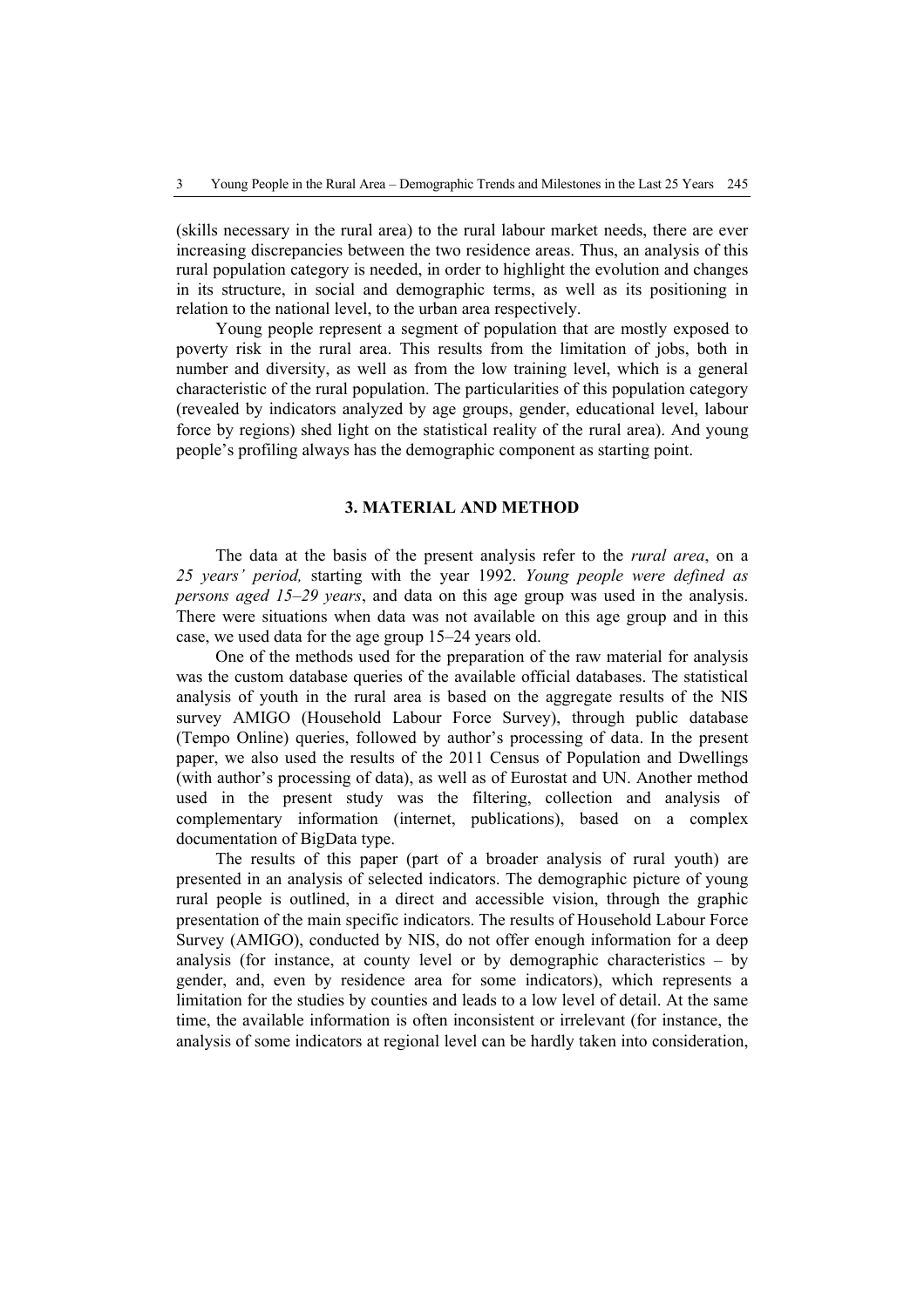as this results from data signalled out as unreliable due to the low number of observations). Yet, in the absence of other consistent and representative data, the surveys remain the only data sources for making statistical analyses.

#### **4. RESULTS AND DISCUSSIONS**

The demographic evolutions have clearly influenced the development and structure of labour force in Romania, from the rural area inclusively. In order to have a most accurate picture of the rural economy, in terms of population's participation to the economic activity, we must point out to the *demographic framework* of the economic activity. The continuous population decline, the demographic ageing and a continuously high economic dependency rate are important phenomena that affect the labour market.

According to a study/report made by the Population Reference Bureau in the year 2017, Romania's population is expected to decrease by 6.4 million persons by the year 2050, being among the countries with decreasing populations until 2050. At the same time, the projections by the European Bank for Reconstruction and Development show that Romania's population will total about 14 million inhabitants by the year 2050. In its turn, the United Nations Organization is more optimistic, and considers that Romania's population will reach 15.9 million persons by the year 2050.

In the period 1992–2017, Romania's population decreased by 925 thousand persons, i.e. by 4%. In the rural area, the decrease was higher, as the rural population decreased by 916 thousand persons, i.e. 8.6 %.

This population decline must be considered with a certain reserve, as the number of the population was calculated without a realistic estimation of the external migration of the population. Migration represents an essential element of the changes in the population and impacts the natural population increase. Thus, there are major difficulties in the determination of the resident population, having in view the Romanian citizens' mobility in the Community area and not only. The absence of some complete data sources for a real estimation of emigrants is reflected in the determination of the number of resident population.

Three important factors contributed to population decrease in the period 1992–2016: external migration (negative, lower than natural increase in population), family planning (which determined the constant birth rate decrease – with values from 11.3% in the year 1992 to 8.6% in 2016) and high death rate throughout the period after 1992, with values from 11.4% in the year 1992 to 11.6% in the year 2016 (Fig. 1). The last factor, i.e. the high death rate, higher than the birth rate, led to a negative natural increase in population.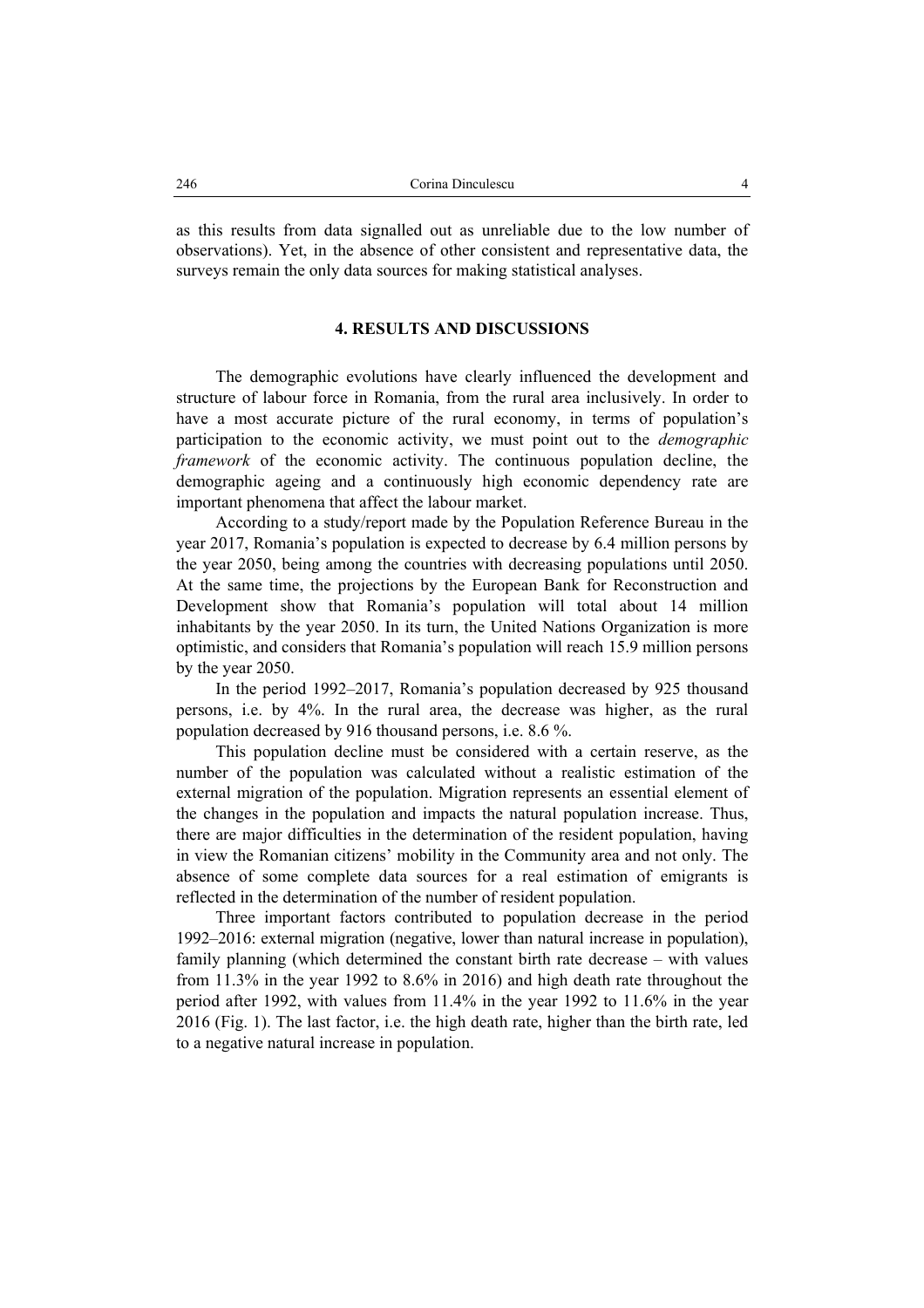

Figure 1. Death rate, in the period 1992–2017.

The situation at national level is also transposed on the *rural area,* yet with a stronger intensity. Although the birth rate in the rural area is higher than that at national level, this difference does not determine an increase in number of the rural population, and the death rate is higher than the national average, by 3%, throughout the analyzed period (Fig. 2).

It results that in the last 25 years, in Romania, the *natural increase in population was negative* (Fig. 3). After 1989, together with the political changes in our country, the natural increase in population decreased dramatically, the birth rate also significantly decreased, also as a result of the abrogation of regulations and restrictions referring to access to termination of pregnancy and abortion legalization.

A slight recovery tendency of the natural increase in population nationwide in the period 2005–2009 (due to the positive natural increase in the urban area) was stopped in the year 2009, when this began to decrease sharply. The same tendency was noticed in the rural area, where even though the situation slightly improved apparently, the natural increase in population remained negative (Fig. 3).



*Source:* NIS - Tempo Online

Figure 2. Birth rate, in the period 1992–2017.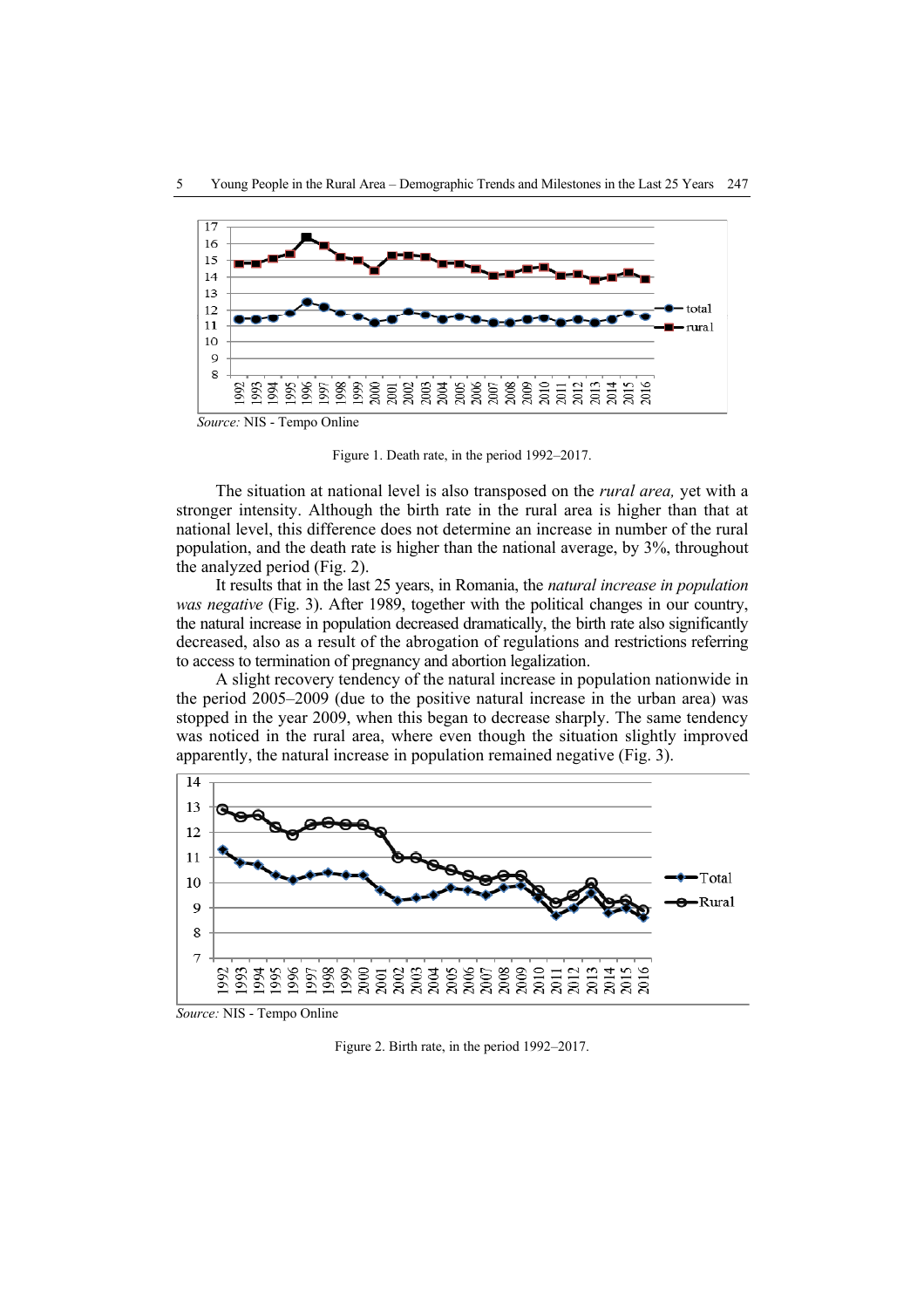



#### 4.1. MIGRATION BETWEEN RURAL AND URBAN AREA

In the last 25 years, we can notice that *one third of all migrants who left the rural area were young people aged 15-29 years.* At the beginning of the analyzed period, out of total people who left the rural area to establish their domicile elsewhere, almost half were young people aged 15-29 years. Although their share decreased continuously in the investigated period, the intensity of departures in young people was significant all these years, and in the year 2016 these accounted for one third of total departures from the rural area.

At the same time, we can see that out of total people who established their domicile in the rural area, one third were young people aged 15-29 years, at the beginning of the period. This proportion was maintained over almost the entire analyzed period: it is only spontaneously that the share of young people in total persons who established their domicile in the rural area decreased, at around 31% (in the years 1997, 2000 and 2007). This share was also maintained from 2012 to 2016, when it started to decrease continuously, to reach 28.7%.

On the other hand, we can see that in the last 25 years, the rural area had a net deficit of young people's migration (from 54111 young people in 1992 to 981 young people in 2011), that is more young people aged 15-29 years leave the rural area than arrive in the rural area (Fig. 4).



 *Source:* author's calculations based on NIS - Tempo Online data

Figure 4. Net migration in the rural area, in the period 1992–2016.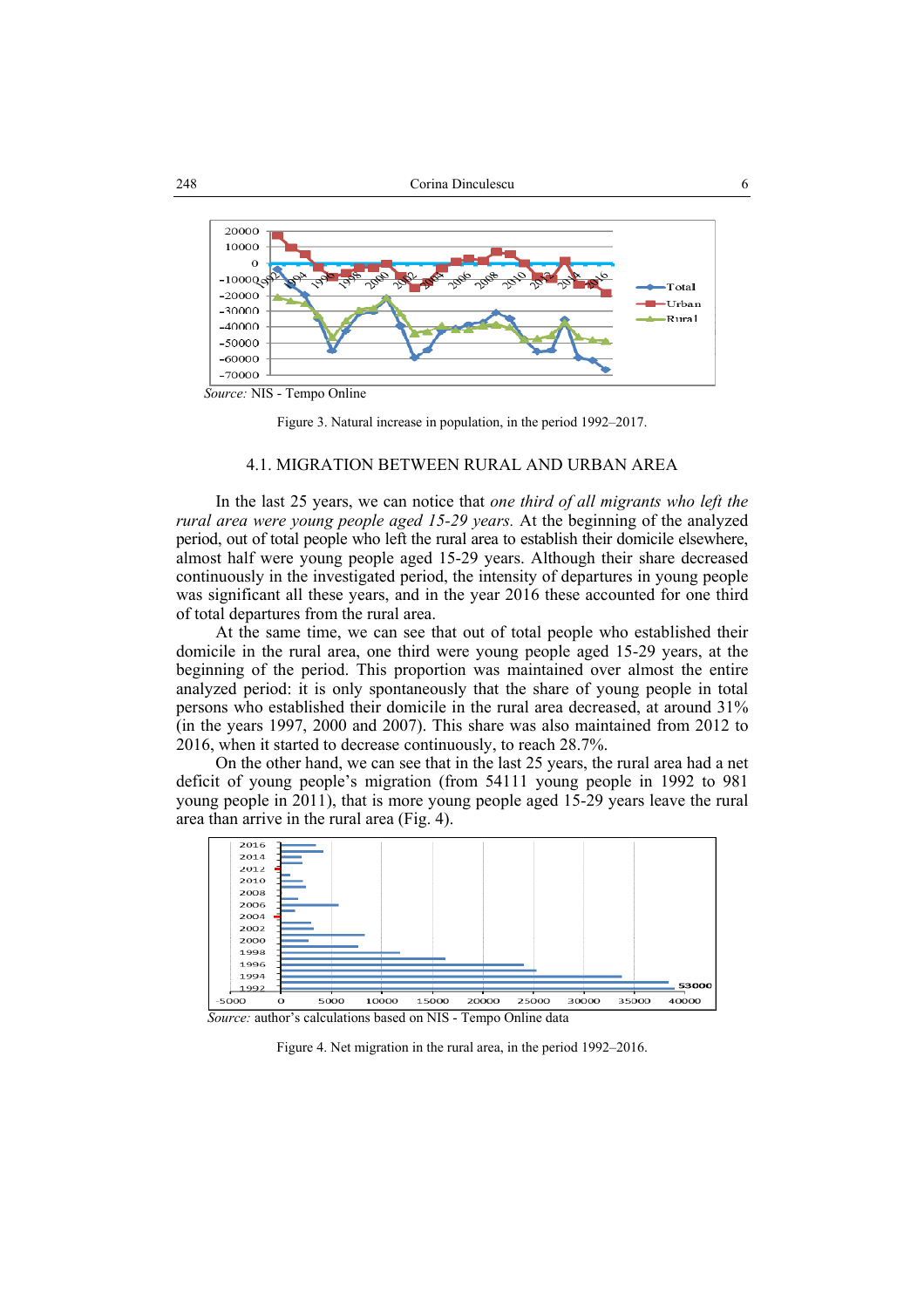An explanation to this trend could come from the mobility of young people (mainly of those who are not tied to a property or of those not having their own family), these not being constrained to remain in the same place.

These demographic trends have led to important changes in the age structure of the population and in the dependency rates by age, which implies certain major constraints to employment rate increase.

### **4.2. STRUCTURE OF POPULATION BY AGE GROUPS**

An analysis of young people by age groups cannot be relevant without being put in context with the other age groups. In the last 25 years, we can notice that the young population segment in the rural area was under continuous decrease (together with segment of children – the population under 15 years old), while the share of adult and elderly people increased (Fig. 5).

The young population in the rural area accounted for almost one quarter of total rural population at the beginning of the analyzed period. This share constantly decreased in the 25 years, to reach less than one-fifth of total rural population by the year 2017 (19.5%). Thus, the young people lost 3.7 percentage points from their specific weight, while the children population lost, in its turn, 4.6 percentage points.

The intensification of decrease in these age groups grew stronger after 2006, when Romania joined the European Union, under the background of the continuous birth rate decrease (from 12.9 live births in 1000 inhabitants in 1992 to 8.9 live births in the year 2016, which is the last year when birth rate data are available). Thus, the share of young people aged 15-29 years decreased by 1.5% in the first 15 years of the investigated period and by 2% in only 10 years.



*Source:* author's calculations based on NIS - Tempo Online data

Figure 5. Rural population's distribution by age groups, in the period 1992–2017.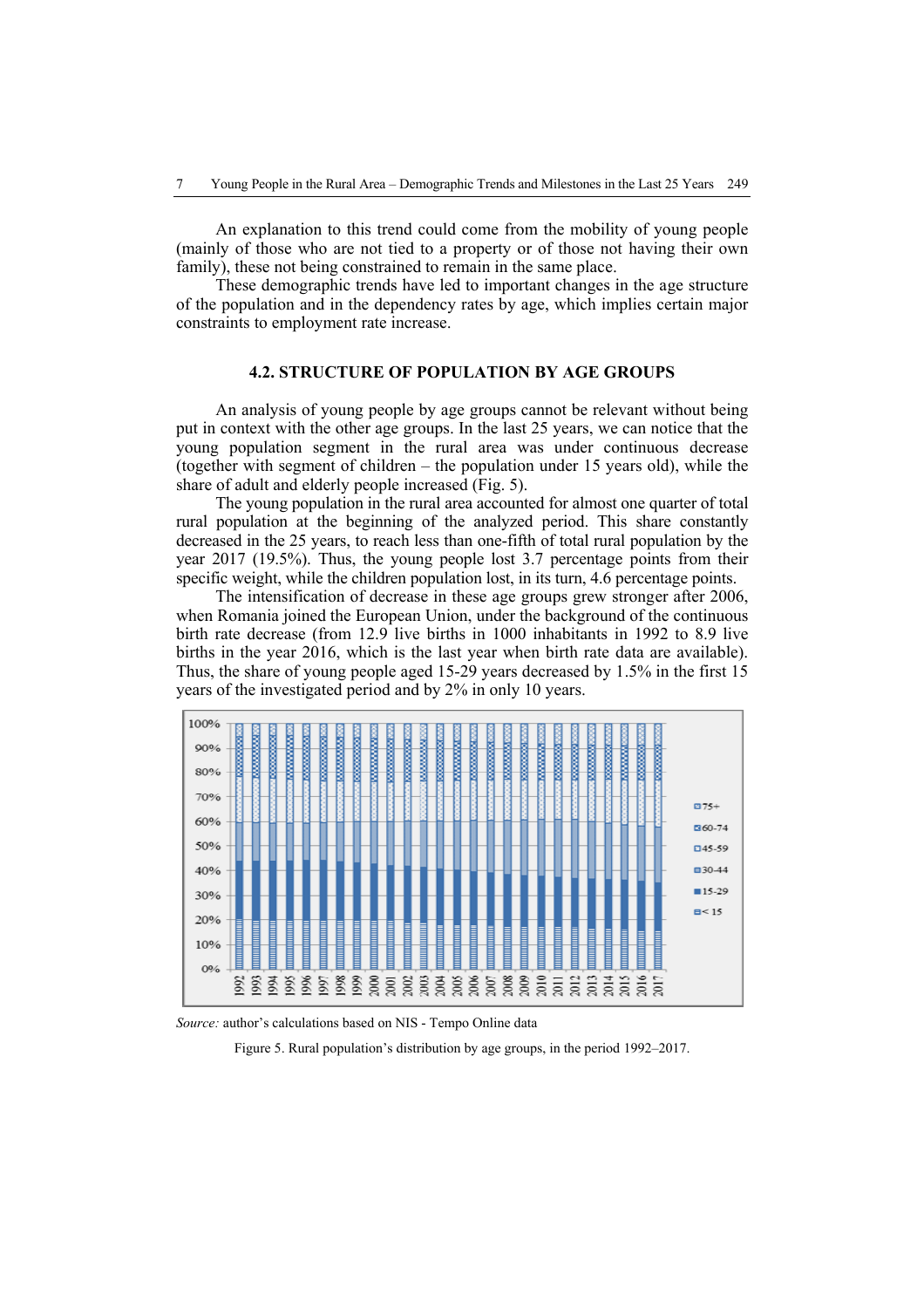At the same time, a stronger decrease of the share of elderly people (65 years old and over) was noticed in the last 10 years (4.3 %), as against the first 15 years of the investigated period (4 %). These changes in the age structure of the population (increase in the elderly people's share (65 years and over) in total population, to the detriment of young people and children's share in total population) reveal and reconfirm the demographic ageing process, which is present in almost all the European countries; in Romania this process was mainly noticeable after the 1990s.

The diminution of the share of young people aged 15-29 years (by 3.7 % in the entire investigated period), in parallel to that of children under 15 years old, became more alarming starting with the years 2005-2006 (reference years for Romania's accession to the European Union), when the share of the old population, of 65 years old and over, exceeded that of children for the first time in the demographic history of Romania. As regards the share of young people aged 15-29 years in relation to the share of elderly people, we can notice that in 1992 the difference between the share of young people in total population and that of the elderly people in total population was 8.3 percentage points in favour of the young people; in the year 2017, this difference diminished 4 times (yet remaining in favour of young people).

Thus, it is expected that, under the conditions of continuous population decline (with similar trends of the factors influencing it), in a few years the old people share could exceed the share of young people, not only the share of children, which shows a serious demographic disequilibrium, with effects in all the spheres of human development.

As regards the adult population (30-64 years old), in the first 15 years of the investigated period, almost a linearity can be noticed in the share of adult population in total population (in this period, the share of adult population oscillated around the 41 %), while in the following 10 years, this share increased by almost 56 %.

In the period 1992-2017, certain particularities of the rural population can be noticed, by five-year age groups (Table 1), highlighting the previously mentioned evidence by large age groups (children, young people, adults, elderly people) or detailing them, as follows:

– in the population aged under 25 years, we can notice a continuous decrease of the share of each five-year group in total population: in the 0-4 years group, by 2.1%, with a stronger decrease in the first 15 years of the investigated period; in the

5-9 years group, by 1%; in the 10-14 years group by 1.5%, with a stronger decrease in the first 15 years;

– the decrease of the share of young people (15-29 years) in the investigated 25 years was the result of the diminution of the share of the 20-24 years old group and of the 15-19 years group by 3.4% and by 2.3% respectively (but not of the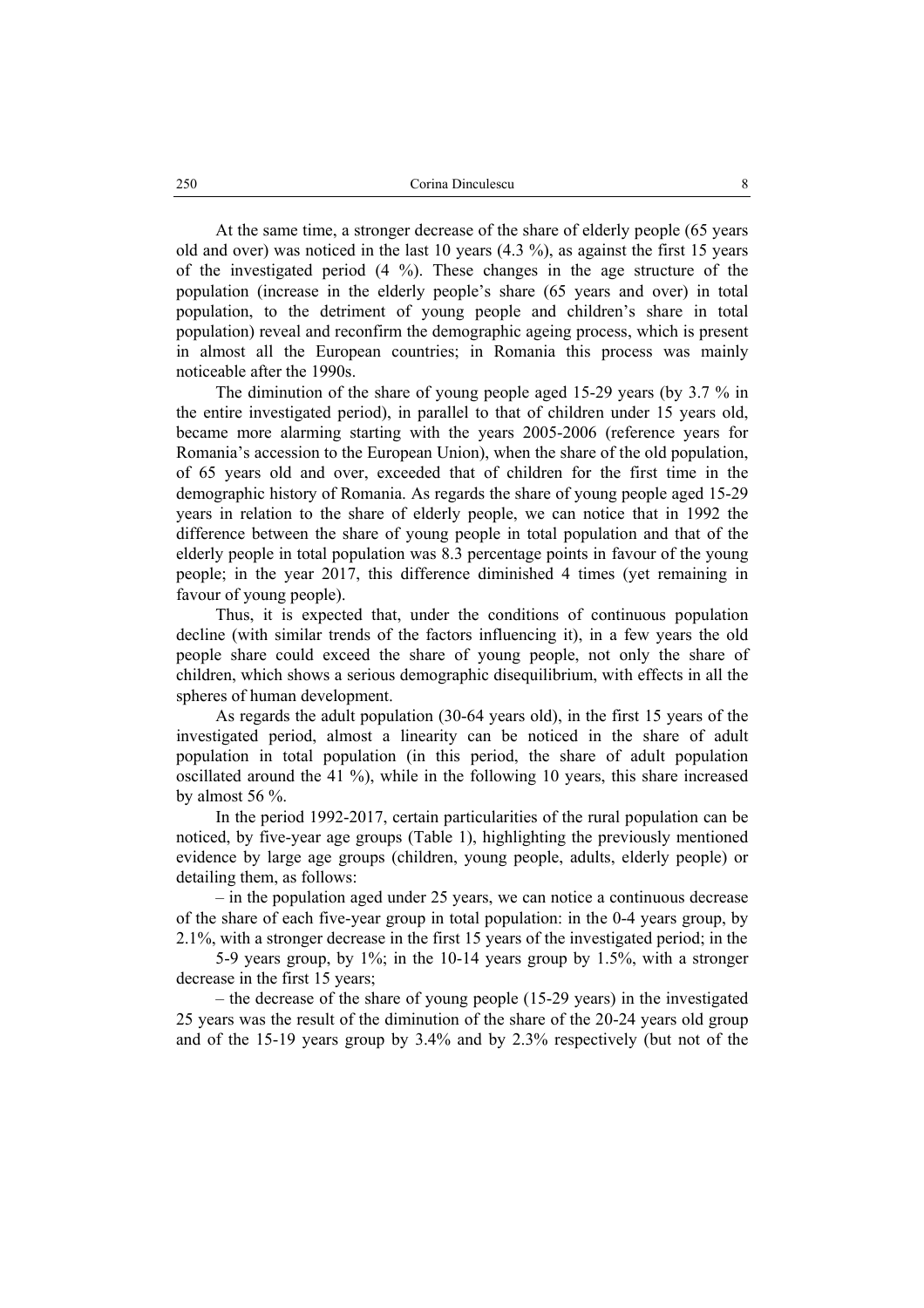share of young people aged 25-29 years, whose share in total population increased by 2% in 25 years, with a greater increase in the first 15 years).

– diminution of the share of population aged 50-69 years was greater in the first 15 years of the analyzed period, except for the group 60-64 years, where the entire decrease of the share of population from this age group was noticed in the first 15 years, while the next 10 years were marked by a slight and continuous increase.

– in the investigated period, the shares of population aged 25-49 years and of the population over 70 years old increased, mainly in the first 15 years.

The decline of total population in 2017 as against 1992 was also noticed in the group of young people 15-29 years, both per total and by rural residence area (Fig. 6).



*Source:* author's calculations based on NIS - Tempo Online data

Figure 6. Distribution of the young population aged 15–29 years, by age groups and residence areas, in the years 1992 and 2017.

Thus, while in the year 1992, there were around 2.5 million young people in this age group, there were only 1.9 million in 2017. The difference of around 600,000 is difficult to evaluate, because only in the period 2008-2017 the migratory balance published by NIS in this age groups was about 318,000, without assessing the influence of the other demographic factors (births, deaths). These inconsistent data are not the best to use in a detailed analysis and out of this reason they must be considered with reserve.

#### 4.3. DEMOGRAPHIC AGEING

Even though population's ageing refers to the elderly population, this impacts the whole population. Similarly to the situation at national level, the rural area is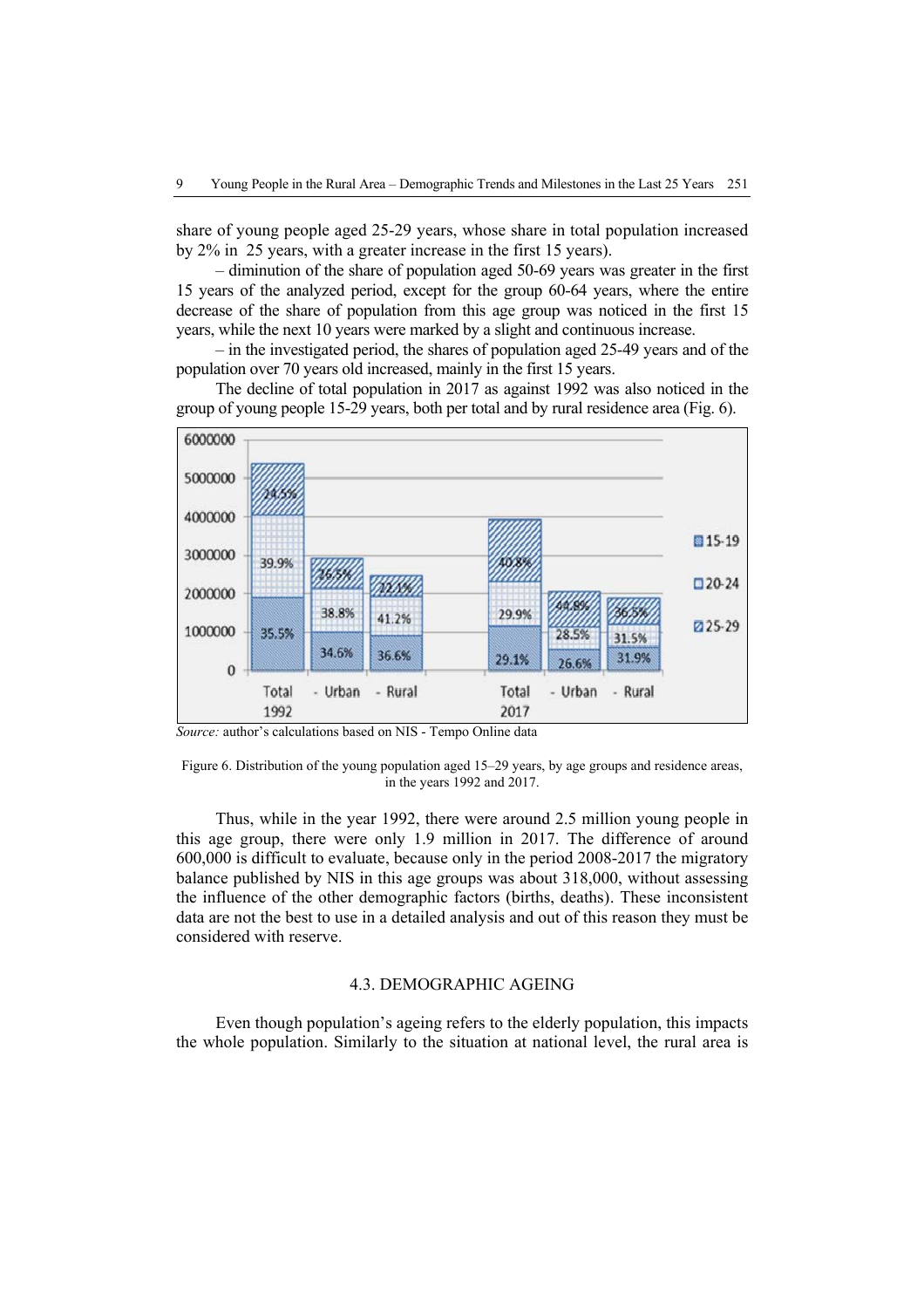| 252 | Corina Dinculescu |  |
|-----|-------------------|--|
|     |                   |  |

facing the economic and social consequences (that affect school population, the fertile population and the population at working age) of a population under continuous demographic ageing process.

The *demographic ageing* is measured starting from the so called "old age threshold", that is the retirement age. At present, in the EU, this is established at 65 years. According to the UN, a population is on the demographic ageing threshold when the share of the population 65 years old and over in total population is 4-7%, while at 7% and over it is considered an already aged population.



*Source:* author's calculations based on NIS - Tempo Online data



In this sense, in the rural area, we can notice that, although the share of old population in total population was relatively constant in the last 25 years (from 15 to 17.6% at the beginning and respectively at the end of the analyzed period), this age group remained numerous, confirming an elderly population, which exceeds the demographic ageing threshold by more than 10%.

In parallel to the increase of rural elderly population (people aged 65 years and over), the share of children (0-14 years) had a decreasing evolution in the last 25 years, while the rural population of working age slightly increased (by 2%).

In the analyzed period, it can be noticed that the year 2005 was a turning point as regards the rural population structure by large age groups. For the first time in the last 25years, the shares reversed - the share of elderly population in total population exceeded that of children, a trend that continued in the next years, the share of young population being under continuous decrease, and as a result the existing unbalance between the young and old people grew larger.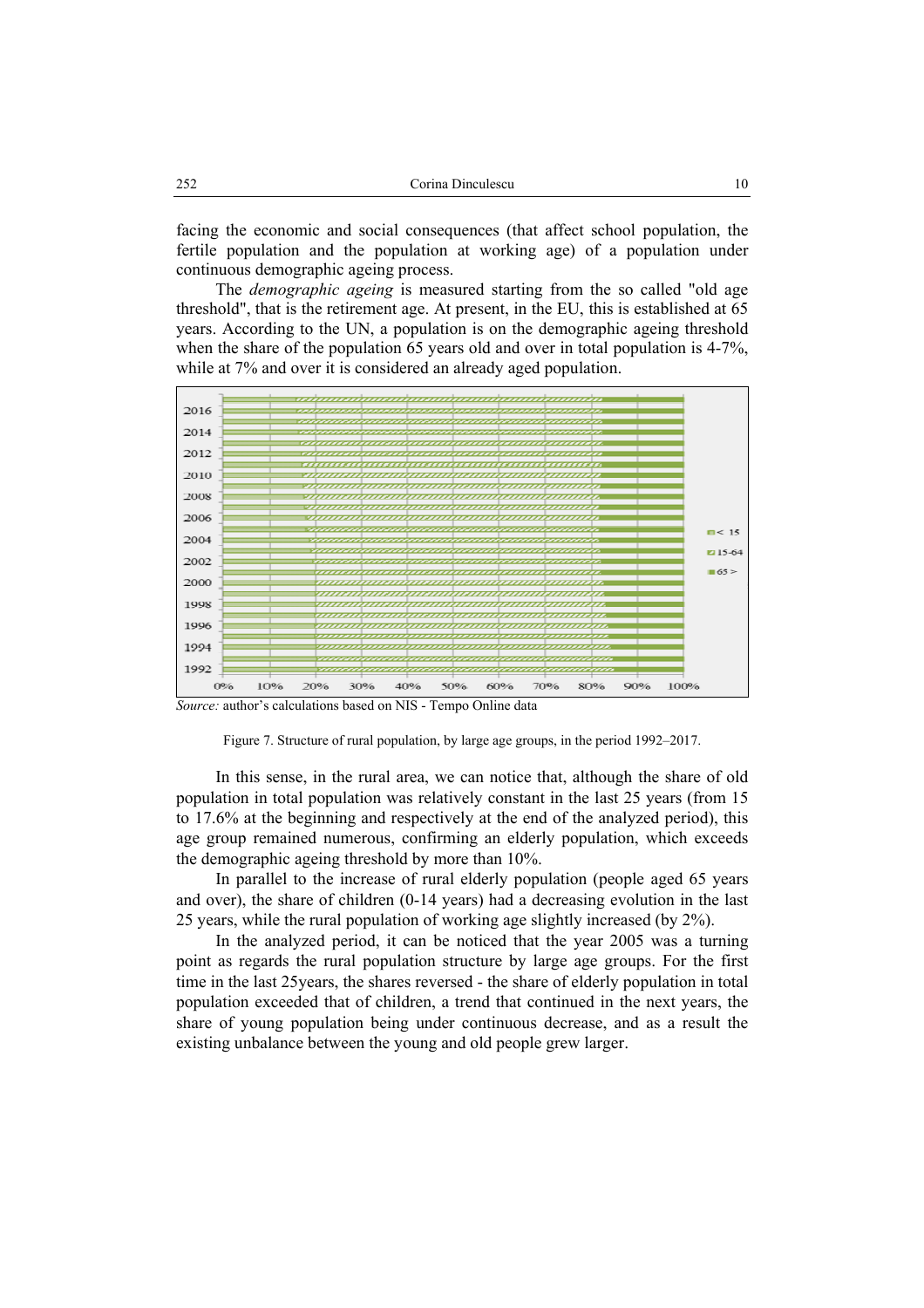The economic and social impact of the changes in the structure of the rural population by age groups can be revealed in the participation in the economic activity, the young population being the most vulnerable and exposed to poverty, in the case when the young people would not enter the labour market and in securing social security funds on large periods of time (necessary for the payment of pensions, for healthcare). Thus, disequilibria can be noticed between the young and old generations.

# 4.4. DEMOGRAPHIC DEPENDENCY RATE OF CHILDREN IN THE RURAL AREA

The age structure of population can be put into evidence by the age dependency rate, as it was described in the first part of this chapter – in general context, at national level.

*Children's dependency rate* (number of children under 15 years old in 1,000 persons of working age), as part of the total dependency rate (children and elderly people in 1,000 persons of working age), reveals the pressure put by children on the potential labour force population (i.e. the population of working age).

This indicator provides a picture of the number of children (population aged under 15 years) by comparison to the number of persons of working age. The higher this ratio, the more the persons of working age are confronted with a heavier burden in supporting the population under 15 years old, and it becomes difficult for the social security system to support this category (the same as in the case of elderly people, who are supported by the pension system also fed by the population of working age).

According to the study *Youth in Europe,* conducted by Eurostat, 2009 edition, in the near future, the share of children under 15 years old will continue to decrease, while the number of elderly people will increase. The projections of the age dependency ratio emphasize that by the year 2050, the population under 15 years old will account for less than one quarter of the working age persons (15-64 years old), while the elderly people will account for over 50% of the population of working age. The projections also show that by the year 2050, the young people's dependency rate will remain stable, while the elderly people's dependency rate will double.

In Romania, even though at national level the total demographic dependency ratio (total dependents – children under 15 years old and elderly people 65 years and over in 1,000 persons of working age) was maintained at about the same level, a different trend can be noticed in children's dependency.

Thus, in the analyzed period, both at national level and in the rural area, it can be noticed that the pressure exercised by children aged 15 years and over on the population of working age followed the same continuously decreasing trend, even more reduced in the rural area than at national level. Although this ratio is under continuous decrease, its values continue to be high, which means a big social and economic burden on the population of working age (Fig. 8).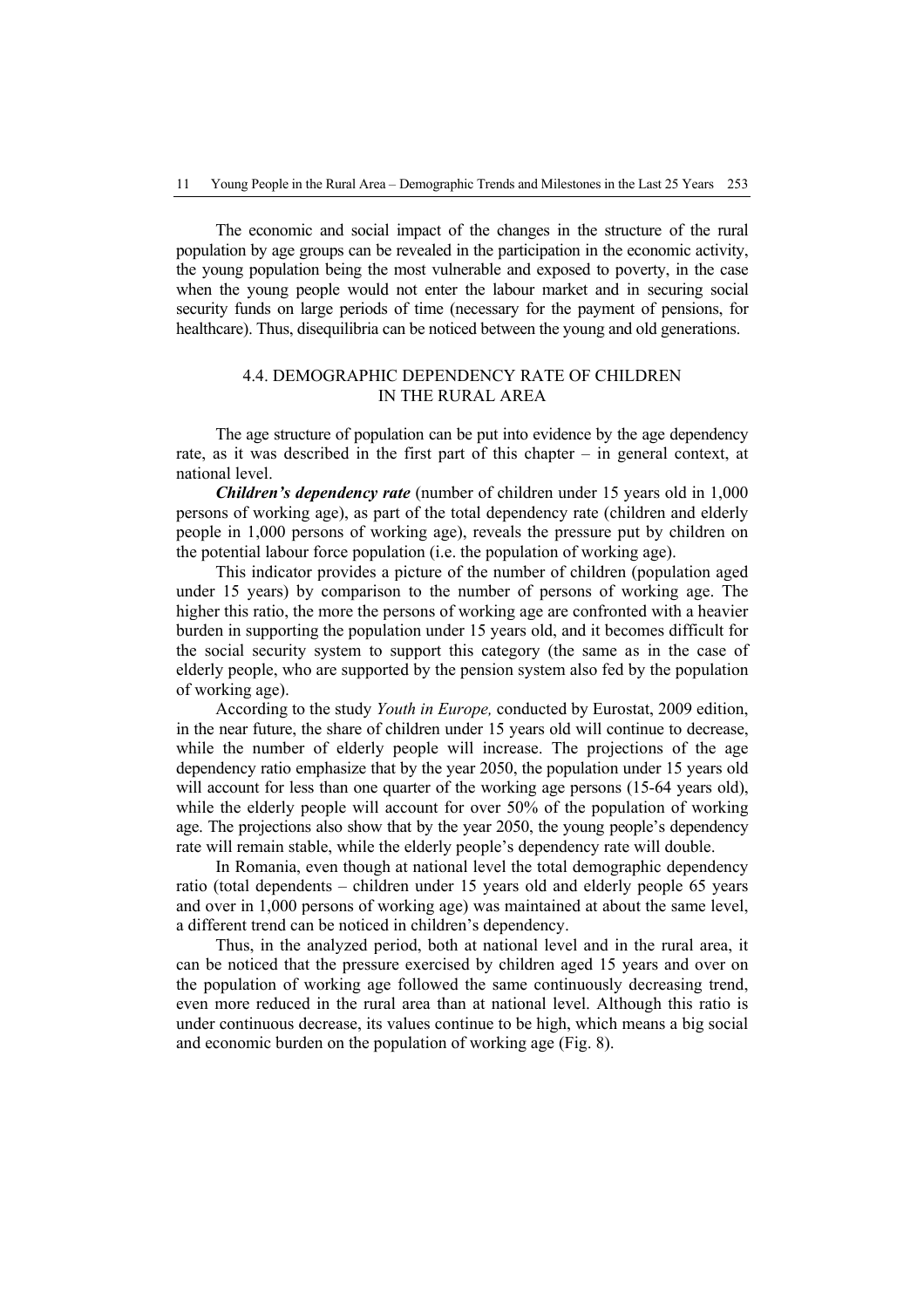

Figure 8. Demographic dependency ratio of young people, total and rural area, in the period 1992–2017.

#### 4.5. LABOUR FORCE REPLACEMENT INDEX

 An index that reveals the correlation between the population's structure by age groups and labour force is the labour replacement index, which marks the effects that certain age groups have upon the population aged under 15 years.

Thus, the population of working age includes several generations, which, as they are getting old, enter or exit the labour force market (mainly the young people, the repatriated and immigrants enter the labour market, and the retired persons, emigrants and the deceased persons exit the labour market).

In order to estimate whether the number of entering persons is large enough to replace the persons expected to leave the labour market, we calculated the labour force replacement index*.* This is calculated as percentage ratio of the population aged 20-29 years old to the population aged 55-64 years; this shows to what extent the young population (in our case, 20-29 years old) will be able to replace, after 10 years. the population who will retire from the labour market (55-64 years old).

The values greater than one of the labour force replacement index show that the labour force has the capacity/resources to replace itself, and the values less than one of this index show, as opposed to the values greater than one, that the labour force potential is not able to replace itself, and it lacks the necessary resources to be maintained in a demographic and occupational balance.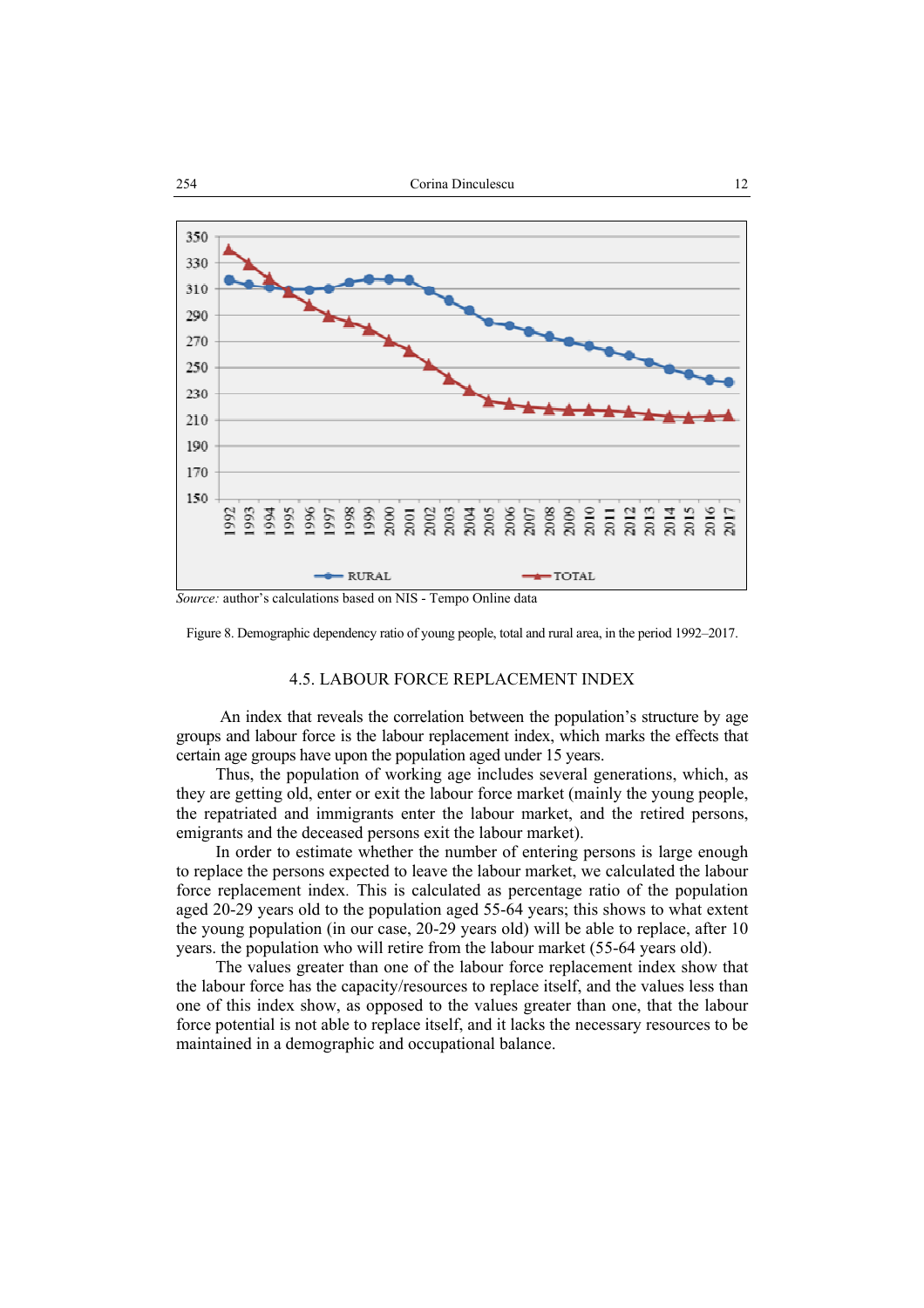Analyzing this index over time (in the last 25 years), we can notice the increasing trend nationwide in the first 15 years, followed by a continuous decrease in the following years (to reach a minimum greater than one value  $-1$  in the year 2017), the same trend being manifested by *residence areas*, yet with different time positionings (Fig. 9).



*Source:* author's calculations based on NIS - Tempo Online data

Figure 9. Labour force replacement index, by residence areas, in the period 1992–2017.

Thus, in the urban area, in the first 12 years, we can notice a continuous increase of this index, followed by a decrease, year by year, reaching a value less than one in the year 2015. Thus, while in the first 22 years of the analyzed period, the labour force replacement index was greater than one, which reveals a surplus of labour force, in the last 3 years the situation reversed, and the labour force replacement index became less than one, suggesting a deficit of urban labour force.

In the rural area, we can notice a certain linearity (slight increase in the first 10 years, followed by stagnation from the years 2000 to 2007; after 2007 the value of this index decreased each year, to reach in 2017 almost its level in 1992. Thus, the labour force replacement index in the rural area was greater than one, similarly to that at national level, in the whole investigated period, so that we can say that in 10 years, the 1,000 persons that will exit from the labour market will be replaced by more than 1,000 persons, which means that we can speak about a surplus of labour. Apparently, this is a favorable situation, but it is noticed at a certain moment, yet without being a forecast, which also takes into consideration some other factors that influence the population (migration, death rate, birth rate, etc.).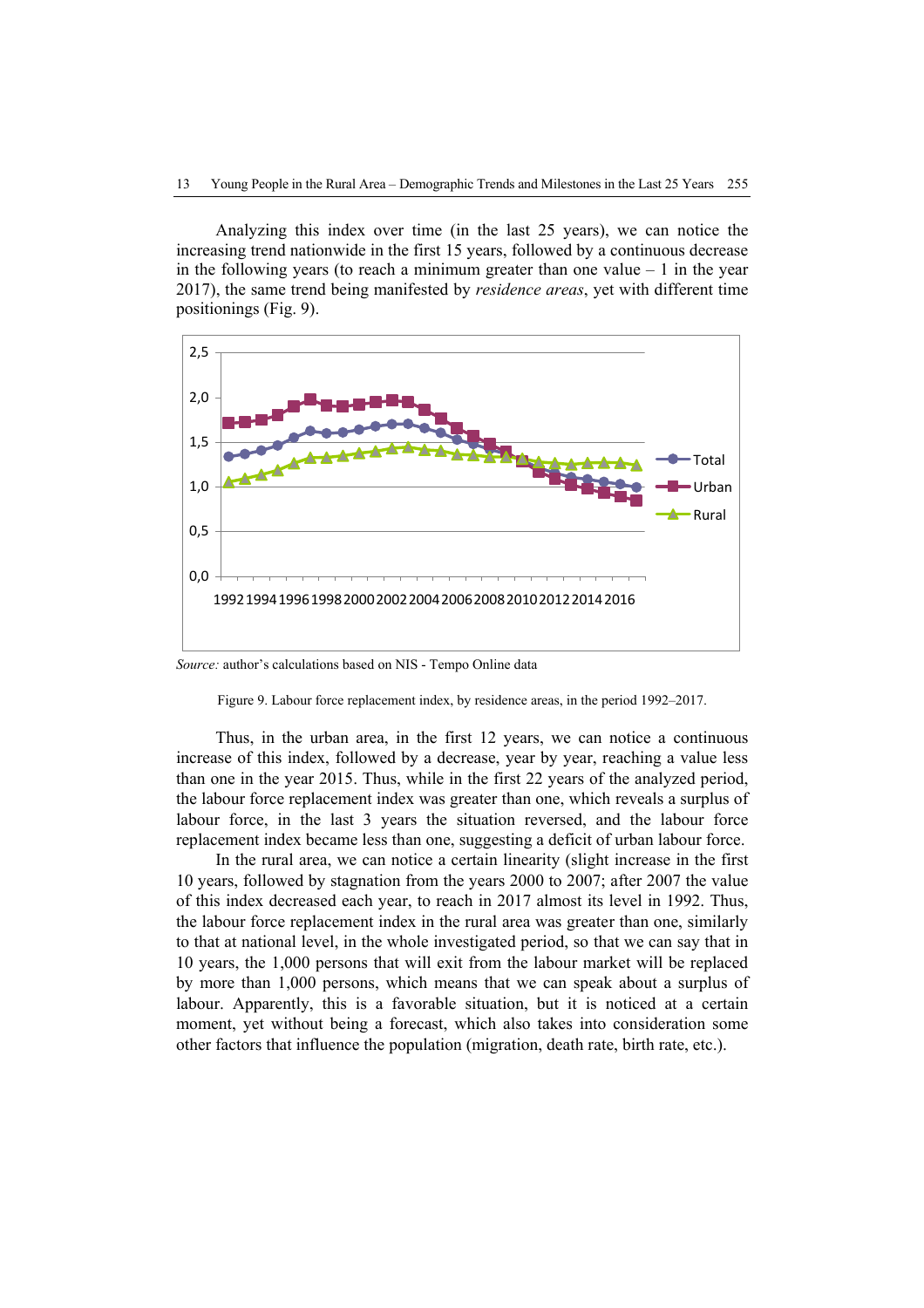#### 4.6. GENDER STRUCTURE OF THE YOUNG PEOPLE

By genders, the situation is slightly different, in favour of the male population, which means that in the rural area, in 10 years, 1,000 men exiting from activity (that is, they will not be in the category of the employed) will be replaced by other 1,073 men. At the level of the year 2017, men represented 48.8% of the total population, slightly decreasing compared to the year before Romania's accession to the EU and women represented 51.2% of the total population. By counties, the structure by genders was similar to that at national level, and its evolution in the last ten years remained almost linear.

The correlated analysis of the population structure by genders and age groups reveals that the higher share of women is not specific for all age groups. Thus, the low masculinity rate (the number of persons of masculine gender in 100 persons of feminine gender) is not specific for all age groups. Thus, in the year 2016, it is noticed that from birth until the age group 40-44 years, the male population prevailed, while in the age group 50-54 years there was a gender balancing, and then the women population prevailed in total population.

Thus, at national level, the feminine population' share was and still is higher than that of male population, although, at birth, there is a reversed situation (more boys than girls are born). However, in the rural area, time-related particularities can be noticed, as regards the structure by genders of the population:

- in the first two years of the investigated period, as well as in the years 2011 and 2012, an equilibrium between the two genders can be noticed (in absolute and relative terms);

- in the period 1994–2010, the tendency at national level is similar to that in the rural area, with a prevailing feminine population;

- since 2013 until the present moment, the male population in the rural area prevails.

Throughout the investigated period, men prevailed in the young people aged 15- 29 years in the rural area, their share in total rural population being over 52% (Fig.10).



 *Source:* author's calculations based on NIS - Tempo Online data

Figure 10. Structure of young people by genders, in the period 1992–2017.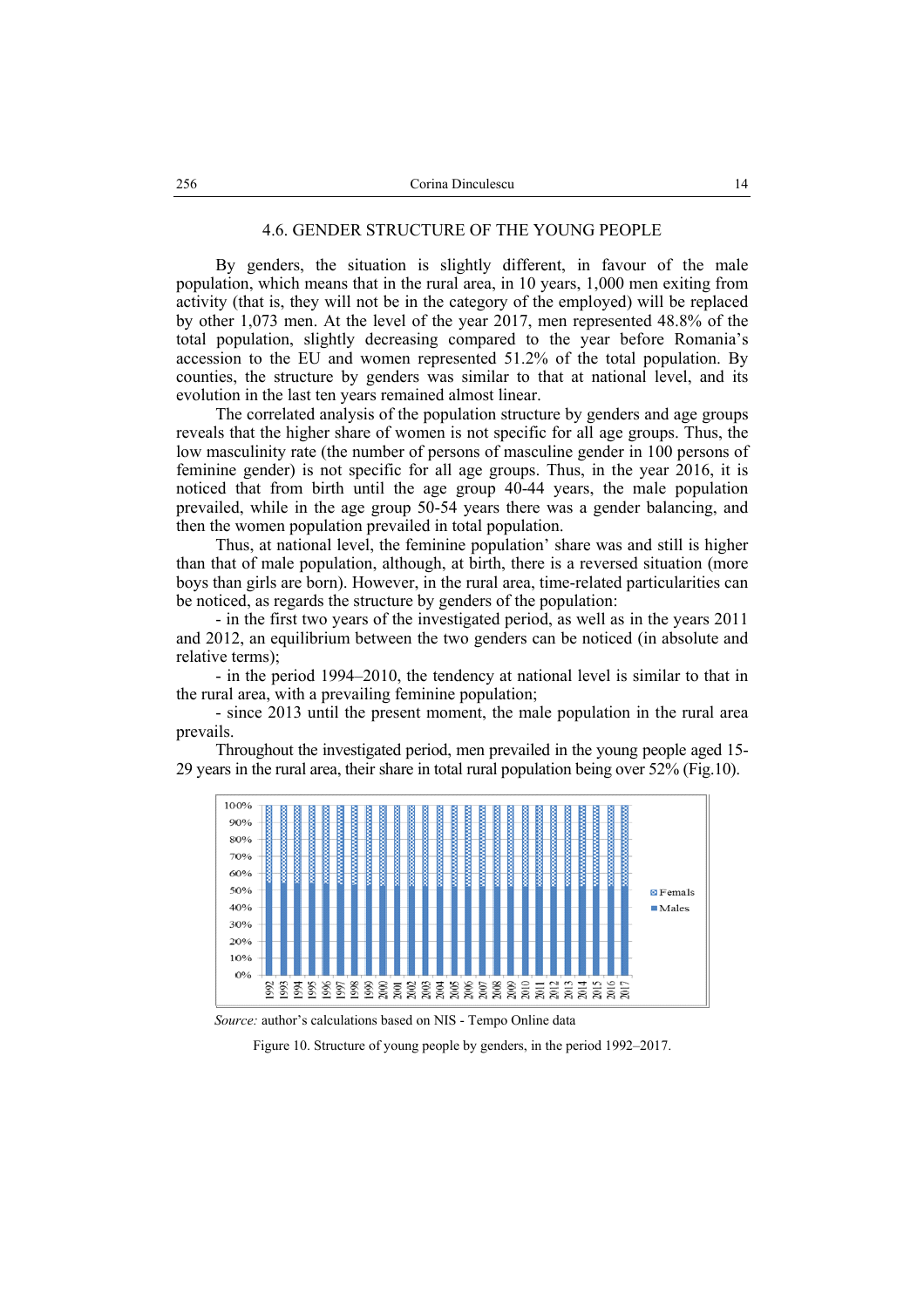A relevant indicator for the population structure by genders is the *masculinity index* (the number of persons of masculine gender in 100 persons of feminine gender). In the last ten years, at national level, the masculinity index was less than one. This reveals, once again, the prevalence of women in the population.

The same trend noticed at national level can be found in the rural area, in almost the entire analyzed period, i.e. a masculinity index less than one.

The masculinity ratio of the young people aged 15-29 years in the rural area was greater than one throughout the investigated period, thus there were 119 young men in 100 young women, in the year 1992, and 110 young men, in the year 2017.

## **5. CONCLUSIONS**

A first natural conclusion highlights, once again, that population is the main element of a country's development, and the policy makers must have in view the implementation of clear measures to redress the demographic situation, which should be included in the national strategy for the country's sustainable development.

From the UN estimates, revised in December 2015, on the migratory balance, the percentage of youth from the age group 15-29 years in Romania increased from 1.5% to 21.4%. The author did not identify available data by residence areas, but from more or less official sources, the emigration rate from the rural area is lower than that from the urban environment.

In NIS statistics, data on migration are inconsistent, the methodology used is not fully harmonized, data for the definitive emigration are presented from 1992 to 2016 (change of official residence) and estimated data on external temporary migration (unofficial change of residence  $-$  de facto  $-$  more than 12 months) are presented for the period 2008 – 2016. These data cannot be compared with the data estimated by the UN, as referred above.

Conclusive elements:

- 1. the rural urban discrepancies tend to grow larger.
- different higher education opportunities
- acute shortage of teachers in the rural areas

• non-correlating the education system (necessary specializations in the rural area) to the rural labour market needs

- 2. youth, mainly in the rural area, is exposed to poverty risk
- limitation of jobs, both in number and as job diversity
- low training level

3. the demographic framework in which the economic activity takes place is determinant for the labour market in the rural area (as well as nationwide) and it is characterized by:

• continuous population decline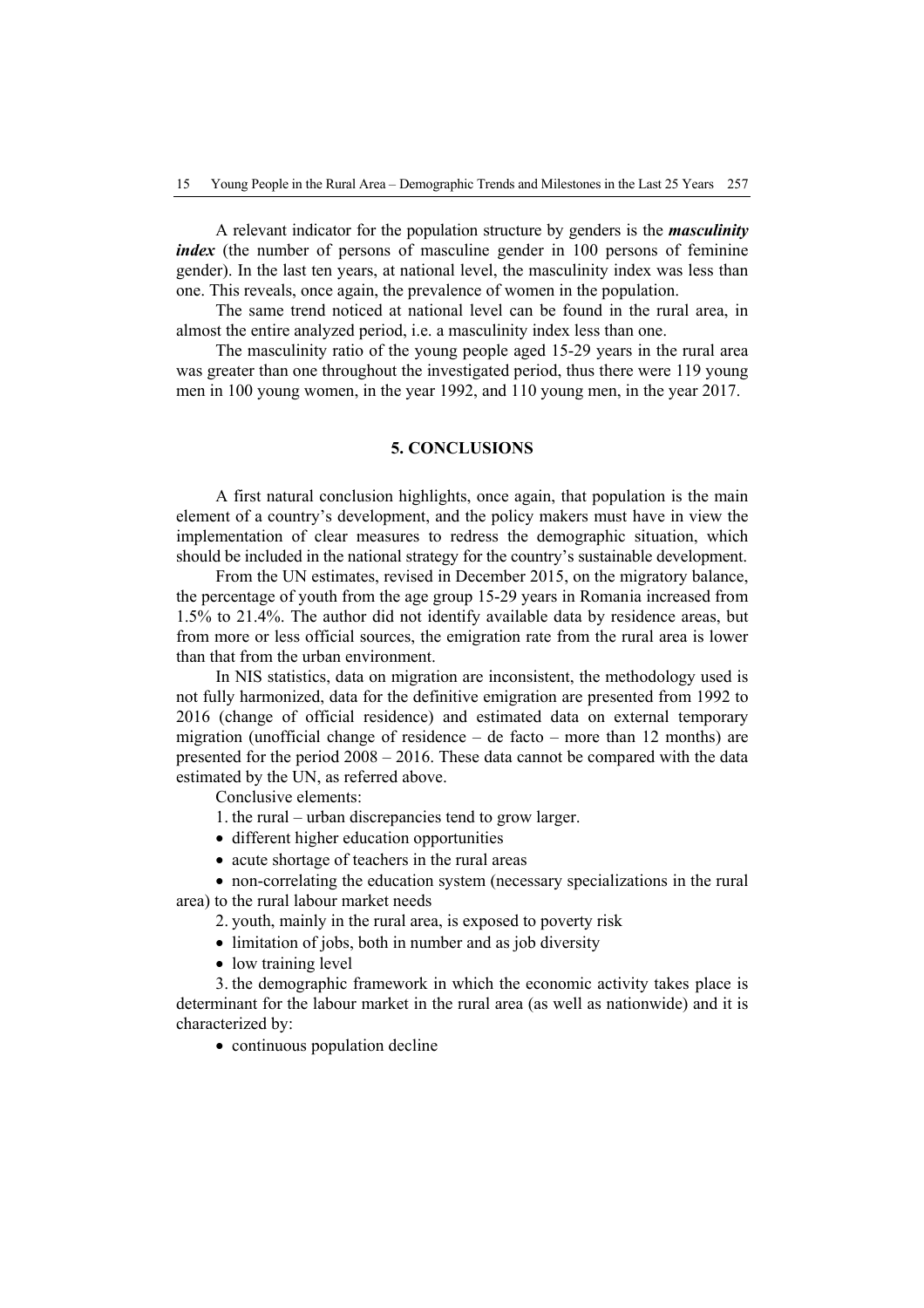- demographic ageing
- high economic dependency rate.
- 4. the external and internal migration is higher for the rural area

• one third of migrants, from and to the rural area, are young people – motivations are different;

5. the total demographic dependency ratio is relatively constant in the analyzed period;

6. the children's dependency rate, although still high, has decreased, both at national level and even more in the rural area;

7. the replacement index reveals a relatively favourable situation – labour force surplus;

In support to the first conclusion, we need major changes in the official collection of necessary data, as in the absence of thorough knowledge, both at indicator level and at small geographic level and by years at least, basic and solid grounded analyzes cannot be made.

#### **REFERENCES**

- 1. ANDREI, T., (2003), *Statistică şi econometrie*, Editura Economică, Bucureşti.
- 2. BARON T., BIJI E., (coord.), (2004), *Statistică teoretică şi economică,* Editura Didactică şi Pedagogică, Bucureşti.
- 3. BECKER, G.S., (1997), C*apitalul uman: o analiză teoretică şi empirică cu referire specială la educaţie,* Editura ALL, Bucureşti.
- 4. BEGU L. S., TUSA E., *Statistica teoretică şi economică,* http://www.biblioteca-digitala.ase.ro/ biblioteca/carte2.asp?id=92&idb.
- 5. COMAN G., (2007), Statistică: teorie si aplicații, Editura PIM, Iaşi.
- 6. GEORGESCU A. M., (2006), *Politici de ocupare a forţei de muncă,* Calitatea vieţii, XVII, nr. 1–2, p. 171–190.
- 7. GHIŢĂ S., (2005), *Statistica resurselor de muncă*, Editura Meteor Press.
- 8. LAZĂR L., (2005), *Evaluarea capitalului uman Strategii de ocupare a forţei de muncă,*  Risoprint, Cluj-Napoca.
- 9. PREDA D., (2002), *Ocuparea forţei de muncă şi dezvoltarea durabilă*, Editura Economică, Bucureşti.
- 10. TUDOSE G., ŢOŢAN L. Ş., CRISTACHE S. E., (2013), *Modele de analiză a pieţei forţei de muncă din România,* Economie teoretică şi aplicată, Volumul XX.
- 11. VASILESCU M. D., (2015), *Piaţa forţei de muncă din România Caracteristici şi dezechilibre*, Editura Universitară, Bucureşti.
- 12. EUROSTAT, Youth in Europe statistical portrait, 2009.
- 13. EUROSTAT, Statistics on young people neither in employment nor in education or training, 2016.
- 14. EUROSTAT, Young people housing conditions, 2016.
- 15. National Youth Strategy, 2015-2020.
- 16. INS, *Forţa de muncă în România: Ocupare şi şomaj, în anul 2014, 2015, 2016.*
- 17. INS, *România în cifre.*
- 18. INS, *Anuarul statistic.*
- 19. Ministerul Dezvoltării Publice şi Administrării teritoriale, 2013, *Strategia națională de dezvoltare regională 2014 - 2020,* Bucureşti.
- 20. \*\*\* (2017), World Population Data Sheet with a special focus on youth, având ca surse de date: International Labor Organization, ILOSTAT; World Bank, World Development Indicators.